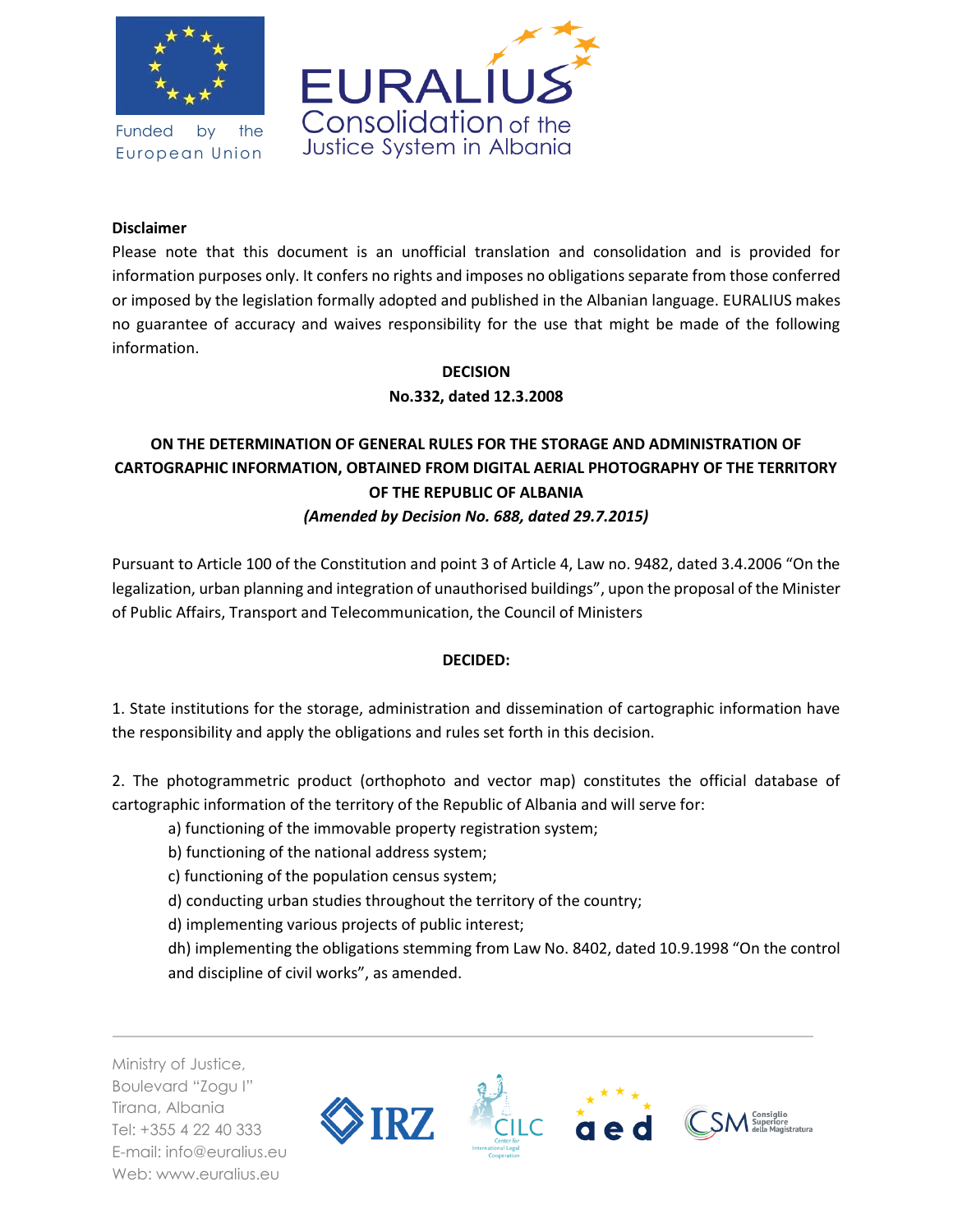

2.1 Subject to the immovable property registration system, ALUIZNI makes available to the IPRO the updated vector map with informal constructions, according to the real immovable property registration areas (cadastral block).

2.2 The updated vector map is made available electronically.

2.3 Within 15 (fifteen) days of the date of the administration of the vector map, the IPRO informs ALUIZNI of the legal status of the properties in the respective cadastral block. For cadastral zones that are not subject to initial registration, ALUIZNI, upon receiving the information from the IPRO, performs public announcement procedures for 30 (thirty) days, in an appropriate place for public consultation.

2.4 The IPRO shall complete within 60 (sixty) days from the date of the administration of the vector map, as appropriate, the process of correcting or updating the cadastral cards and maps, in accordance with the provisions of the Law No. 33/2012, "On immovable property registration".

2.5 Upon the entry into force of this decision, immovable property registration and transactions by IPRO are performed only in digital format, via the electronic system (Albsrep). Pursuant to this paragraph, the Central Immovable Property Registration Office (IPRO) shall draw up and adopt a special regulation.

2.6 CIPRO provides the publication of the cadastral map in the National Geoportal administered by ASIG, immediately from the moment of registration or transaction on immovable property.

2.7 By 31 March 2016, the CIPRO shall develop a project for the digitalization and update/improvement of the data possessed in the analogue format. The project implementation throughout the territory of the Republic of Albania is realized within 3 (three) years.

3. Original copies of the photogrammetric product, which determine the existing condition for each part of the territory, according to the date when the photograph was taken, and according to the technical data provided in the contract entered for that purpose shall be filed with:

- a) the Agency of the Legalization, Urban Planning and Integration of Informal Areas/Constructions (ALUIZNI), to be used for the relevant services for this product and for the preparation of maps in the scale of 1:500 to 1:5000, subject to the process of legalization and urban planning.
- b) State Archives of the Council of Ministers.

4. ALUIZNI is the authority responsible for distributing the photogrammetric product, a copy in electronic format, within one month of its taking over, to the following institutions:

a) Ministry of Interior;

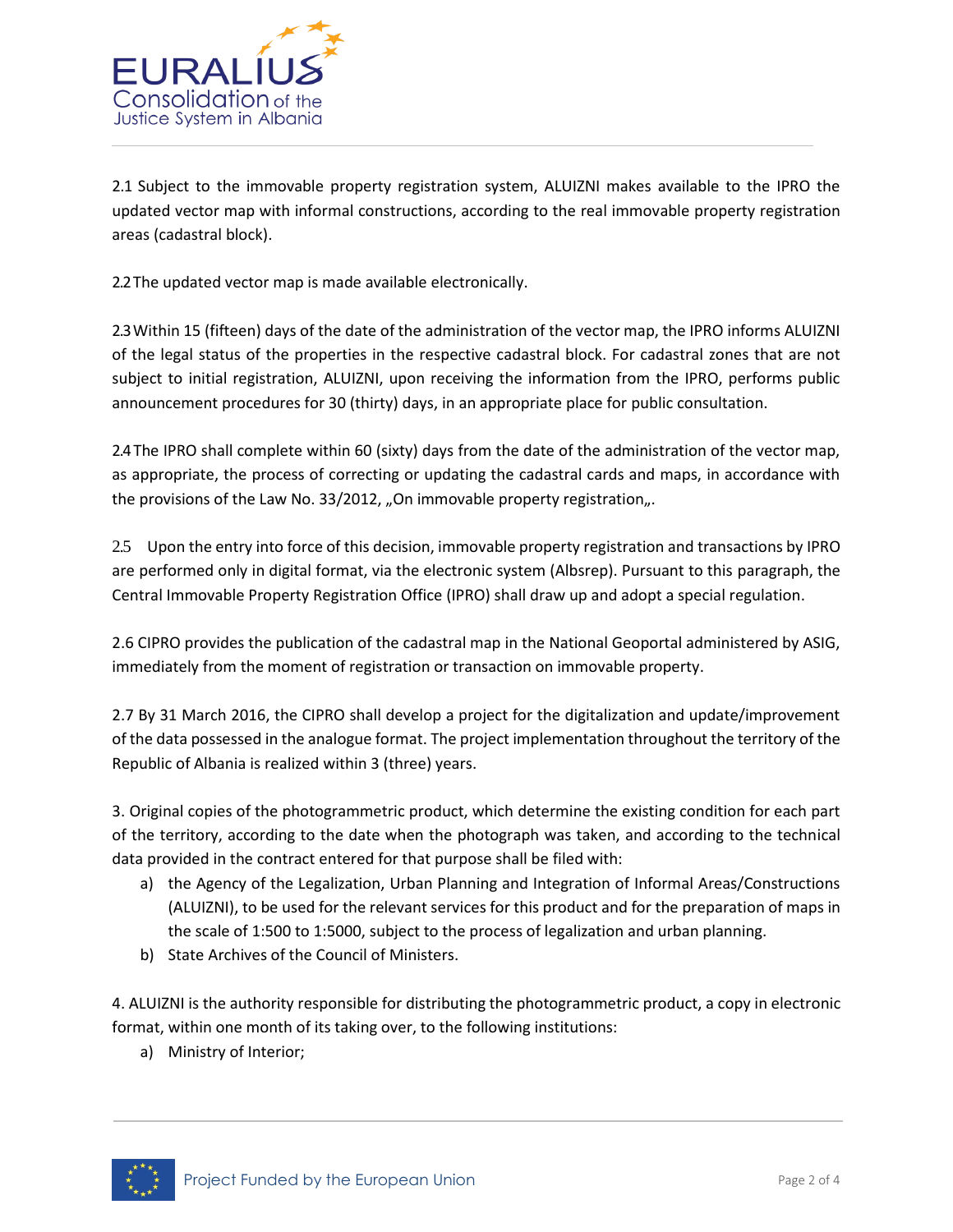

- b) Ministry of Public Work<sup>1</sup>, Transport and Telecommunication;
- c) Ministry of Justice;
- ç) Ministry of Defence;
- d) Ministry of Economy, Trade and Energy;
- dh) Ministry of Finance;
- e) Ministry of Agriculture, Food and Consumer Protection;
- ë) Ministry of Tourism, Culture, Youth and Sports;
- f) Ministry of Environment, Forests and Administration of Waters;
- g) Ministry of Labour, Social Affairs and Equal Opportunities;
- gj) Ministry of Health;
- h) Ministry of Education and Science;
- i) Ministry of Foreign Affairs;
- j) Ministry of Integration;
- k) Institute of Statistics;
- l) Geographic Military Institute;
- ll) Central Technical Archives.

5. The Ministry of Interior is the responsible authority that, with the support of the Ministry of Public Works, Transport and Telecommunication, shall carry out the duplication, reproduction and legalization of partial copies of the photogrammetric product, according to the specific units of local government and its dissemination for each unit, within two months of receipt by ALUIZNI.

6. The Central Technical Archive of Construction is the authority responsible for the duplication, reproduction and legalization of copies of the photogrammetric product in favour of interested public or private entities. Within 45 days of the entry into force of this decision, the Central Technical Archives of Construction presents, for approval, a plan for filling in human and financial resources for the provision of these services.

7. The Minister of Public Works, Transport and Telecommunications shall, within one month of the adoption of the action plan set out in point 6 of this Decision, issue the appropriate instruction on the manner and the rate of duplication, reproduction and partial legalization for each unit of photogrammetric product, for the interested public and private entities.

8. Institutions that, according to point 4 of this decision, will receive copies of the photogrammetric product, shall issue, within three months, the relevant regulations for the storage and/or use of this product.

<sup>&</sup>lt;sup>1</sup> According to Decision No. 688, dated 29.7.2015, throughout the text of the decision, the denomination "Ministry of Public Works, Transport and Telecommunication" is substituted by "Ministry of Urban Development"



 $\overline{a}$